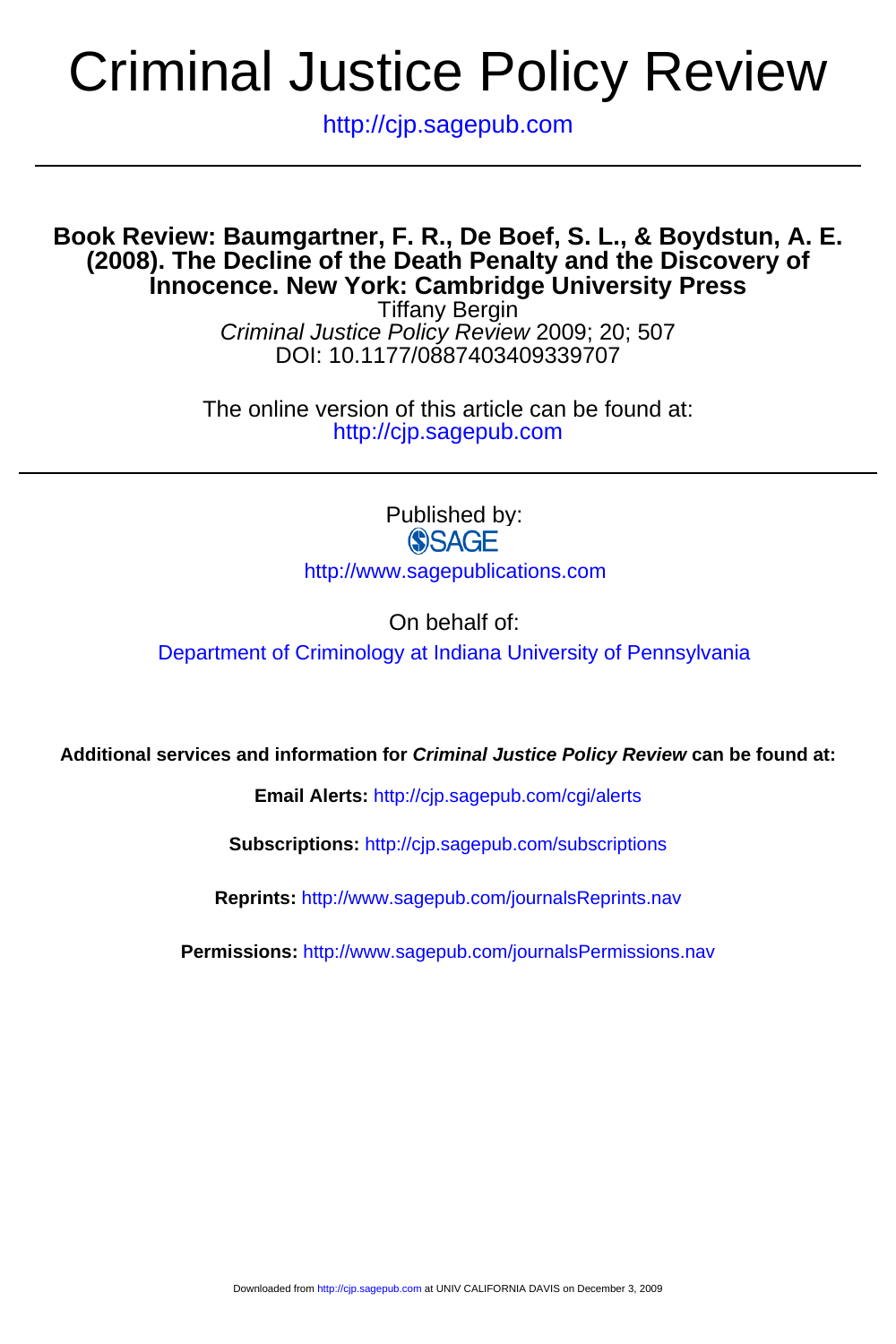## **Book Review**

Baumgartner, F. R., De Boef, S. L., & Boydstun, A. E. (2008). *The Decline of the Death Penalty and the Discovery of Innocence*. New York: Cambridge University Press.

**Criminal Justice Policy Review** Volume 20 Number 4 December 2009 507-508 © 2009 SAGE Publications http://cjp.sagepub.com hosted at http://online.sagepub.com

DOI: 10.1177/0887403409339707

*The Decline of the Death Penalty and the Discovery of Innocence* is a reminder of the important contributions that political scientists can make to criminal justice policy research. The book's authors, all affiliated with the political science department at The Pennsylvania State University, rigorously investigate recent trends in newspaper coverage and public opinion data regarding the use of the death penalty in contemporary America. While the book's breadth and clear presentation of data will appeal to nonspecialists, the innovative research methods employed by the authors will interest death penalty scholars and other seasoned researchers.

The authors begin by painting a detailed portrait of trends in executions and death sentences in the United States, focusing particularly on the post-*Gregg* era. Readers unfamiliar with the subject matter may be surprised to learn about the rarity of executions and the strong regional pattern in the imposition of death sentences. The death penalty's regional patterns and many of the other key findings of this chapter are illustrated with well-chosen tables and figures. Throughout the text, the authors display a good eye for producing clear and useful tables (of which there are 18 in the book) and figures (of which there are nearly 50) to convey information.

After providing a basic overview of the current state of the death penalty, the focus of the book shifts slightly to explore the recent increase in attention given to the issue of innocence in death penalty politics. The authors argue that, since the mid-1980s, media and public interest in cases of innocent individuals sentenced to death has risen. In support of this thesis, a detailed history of the activities of various innocence projects and a timeline of death row exonerations that took place during the past 25 years are presented. As the authors note, it is interesting to ponder why some exonerations from death row received significantly more media attention than others.

The true value of this book becomes clear once the authors begin to chart the emergence of the issue of innocence in the news media. The abstracts of all articles published in the *New York Times* between 1960 and 2005 and indexed under the heading "capital punishment" were coded according to the different arguments they presented about the death penalty. (Nearly 4,000 articles met these criteria.) Based on the results of their coding processes, the authors chart changes in the "net tone" of death penalty coverage in the newspaper over this 45 year time period (p. 117). During the late 1990s, the number of anti–death penalty stories in the newspaper increased markedly. At the same time, the number of articles addressing issues of innocence or exonerations also substantially rose. (The authors offer detailed information about the specifics of their coding process in Appendix A.)